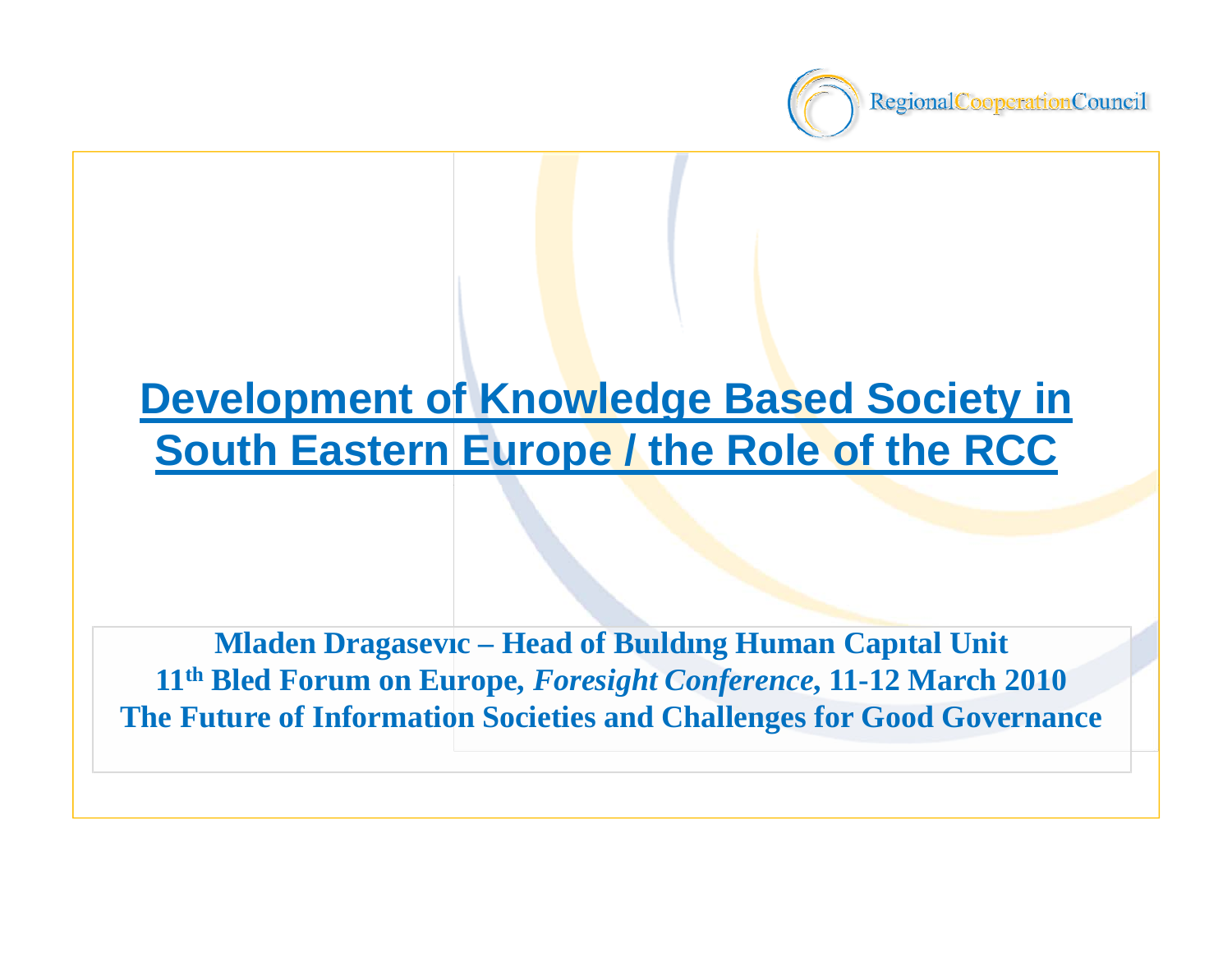

#### **Regional Cooperation Council**

- **27 February 2010 – two years of operation**
- **Transformation from the Stability Pact achieved successfully**
- **RCC structures and the Secretariat set up and became fully operational**
- **Regional cooperation: not only political declarations of good will, but also realization of genuine and concrete regional projects**
- **RCC is ready to enter into <sup>a</sup> new stage of work**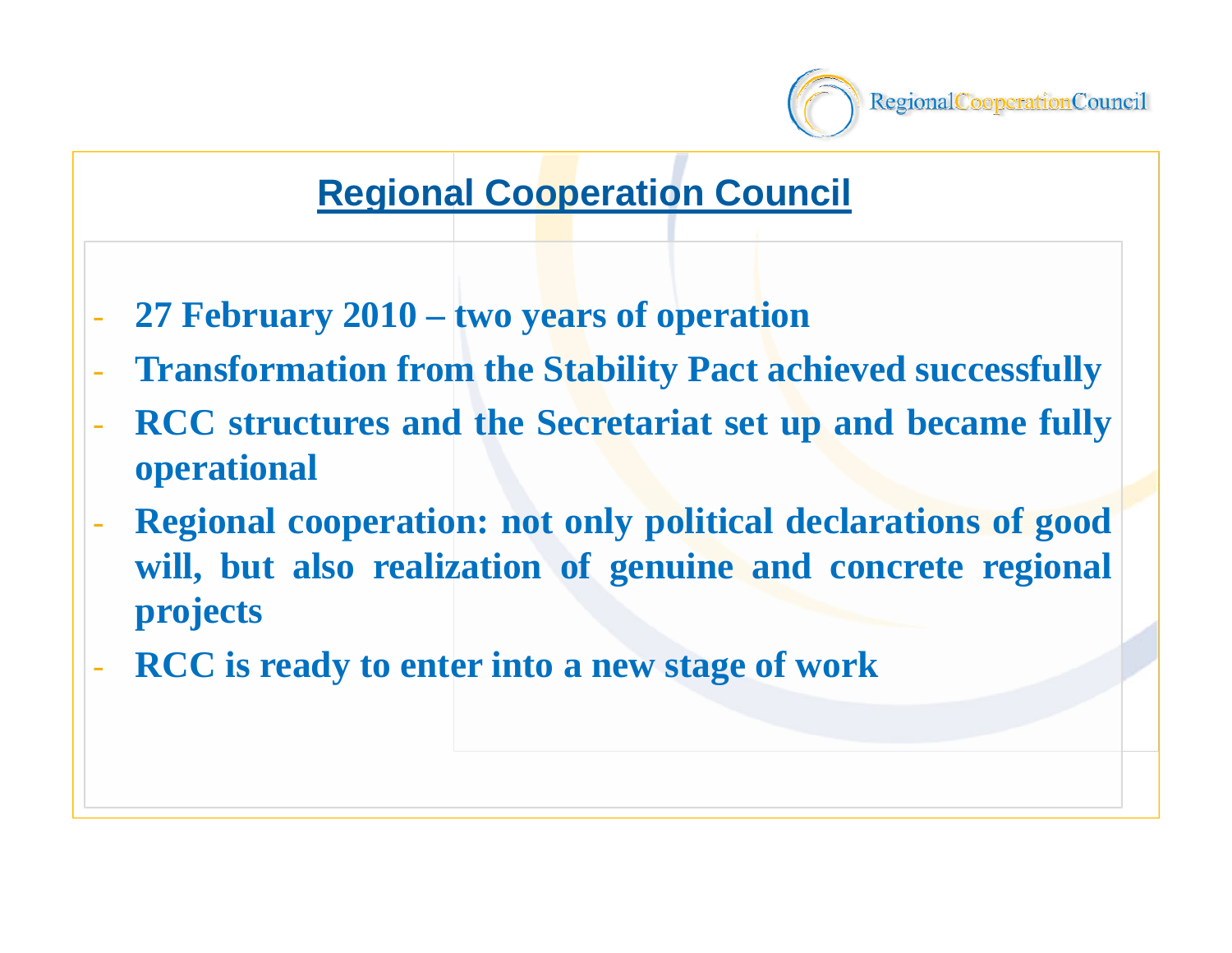

#### **RCC Strategic Work Programme 2011-2013**

• **Sets concrete timeframe of the realisation of specific activities within the RCC priority areas**

•

- • **Developed in Cooperation with the European Commission since November 2009**
- •**First presented to the RCC Board on 4 March 2010**
- •**Adoption expected at the SEECP Summit in June 2010**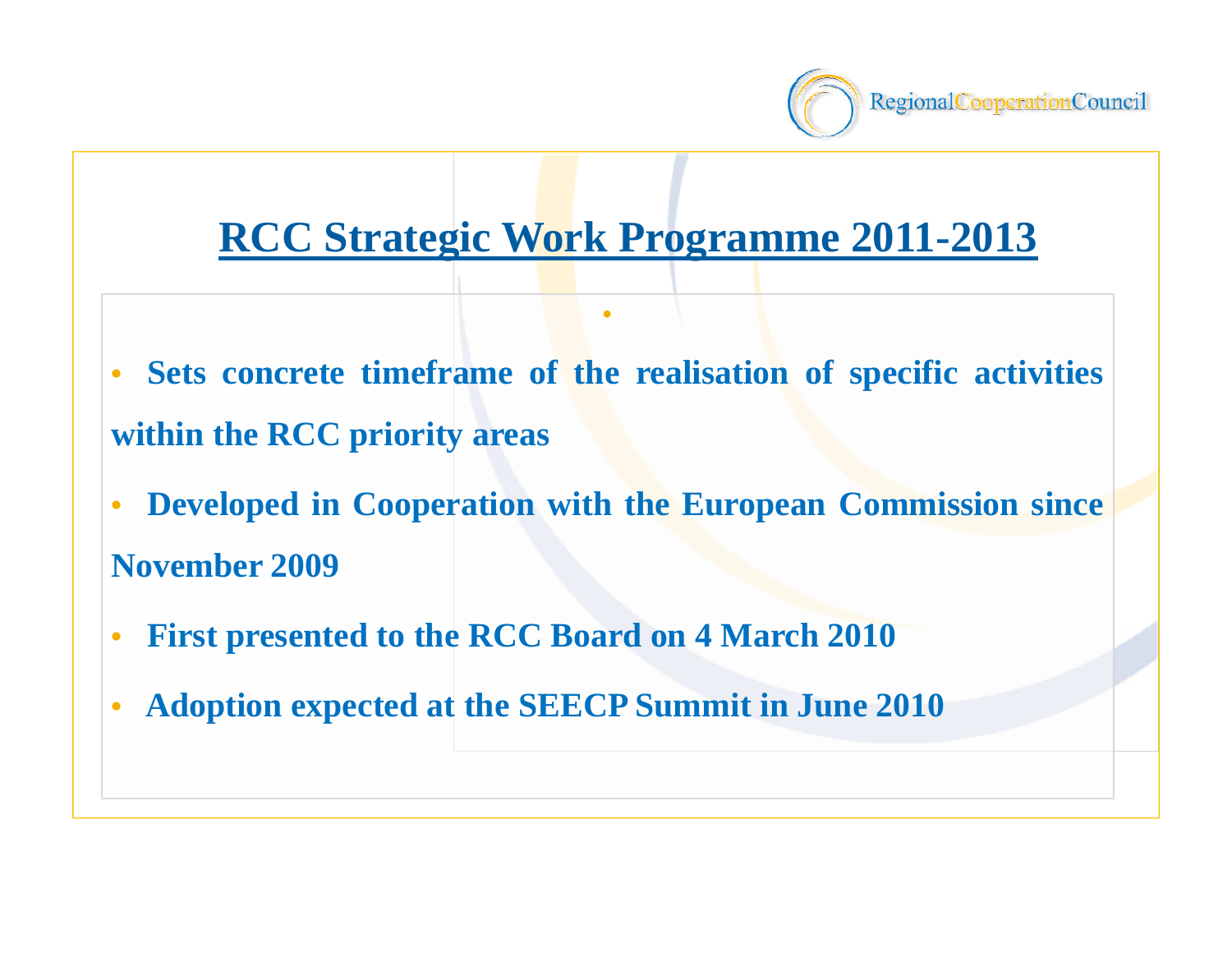

## **1. Hıgher Educatıon Reform**

*Objectıves:* 

- •**Fostering cooperation in higher education reform**
- •**Reach convergence with European Higher Education Area**
- $\bullet$ **Attain effective and coherent implementation of Bologna reforms**
- • **Bringing the countries closer to provisions of the European Qualification Framework**
- •**Professionalization of administration in higher education**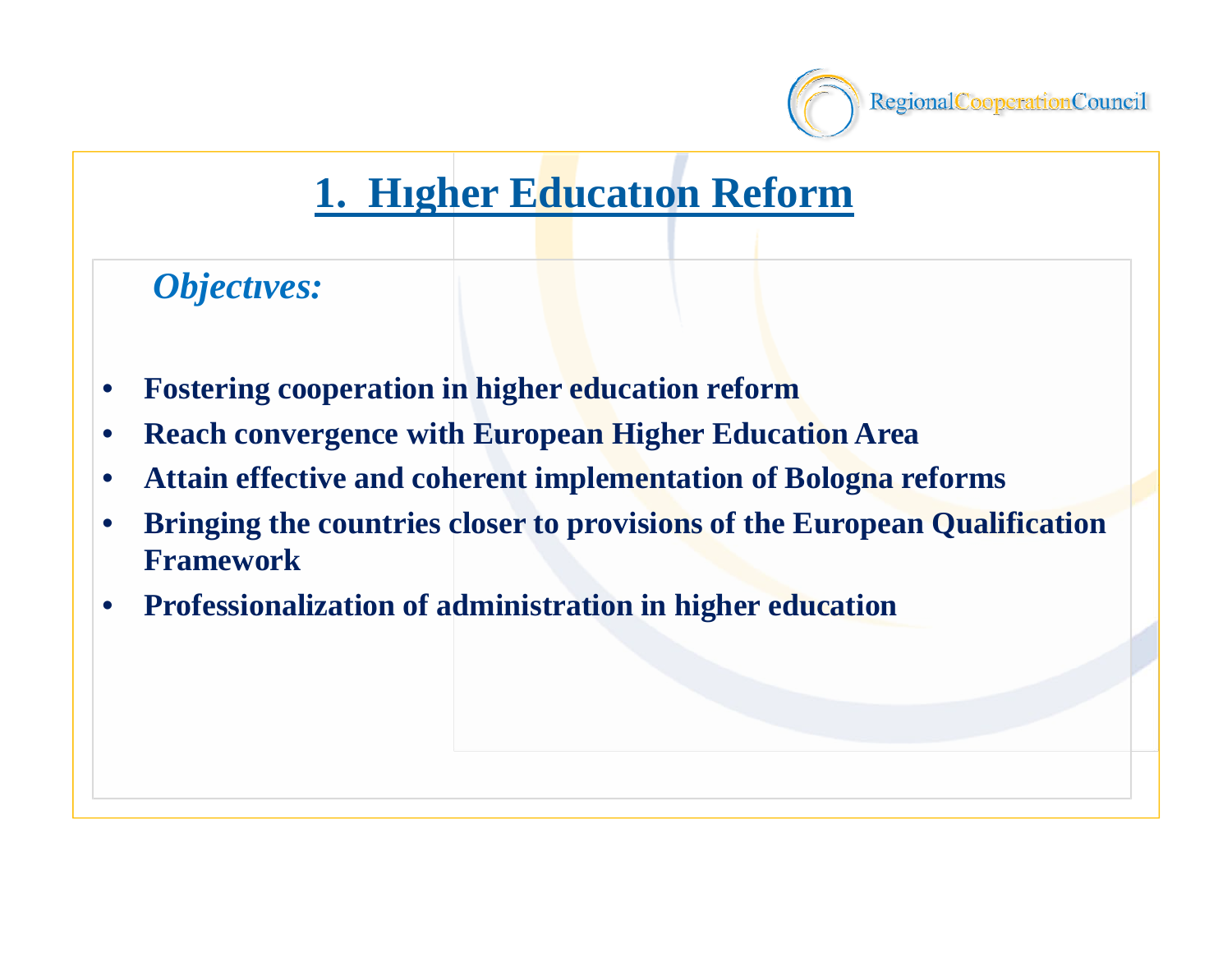

## **1. Hıgher Educatıon Reform**



- •**Universities from the region**
- •**Ministries of Education and Science WB**
- •**Universities of London, Stockholm and Cluz,**
- $\bullet$ **Scottish FC, Irish HEA, Swedish NAHE**
- •**ERI SEE**
- •**The RCC TF BHC**
- •**ETF**
- •**EC**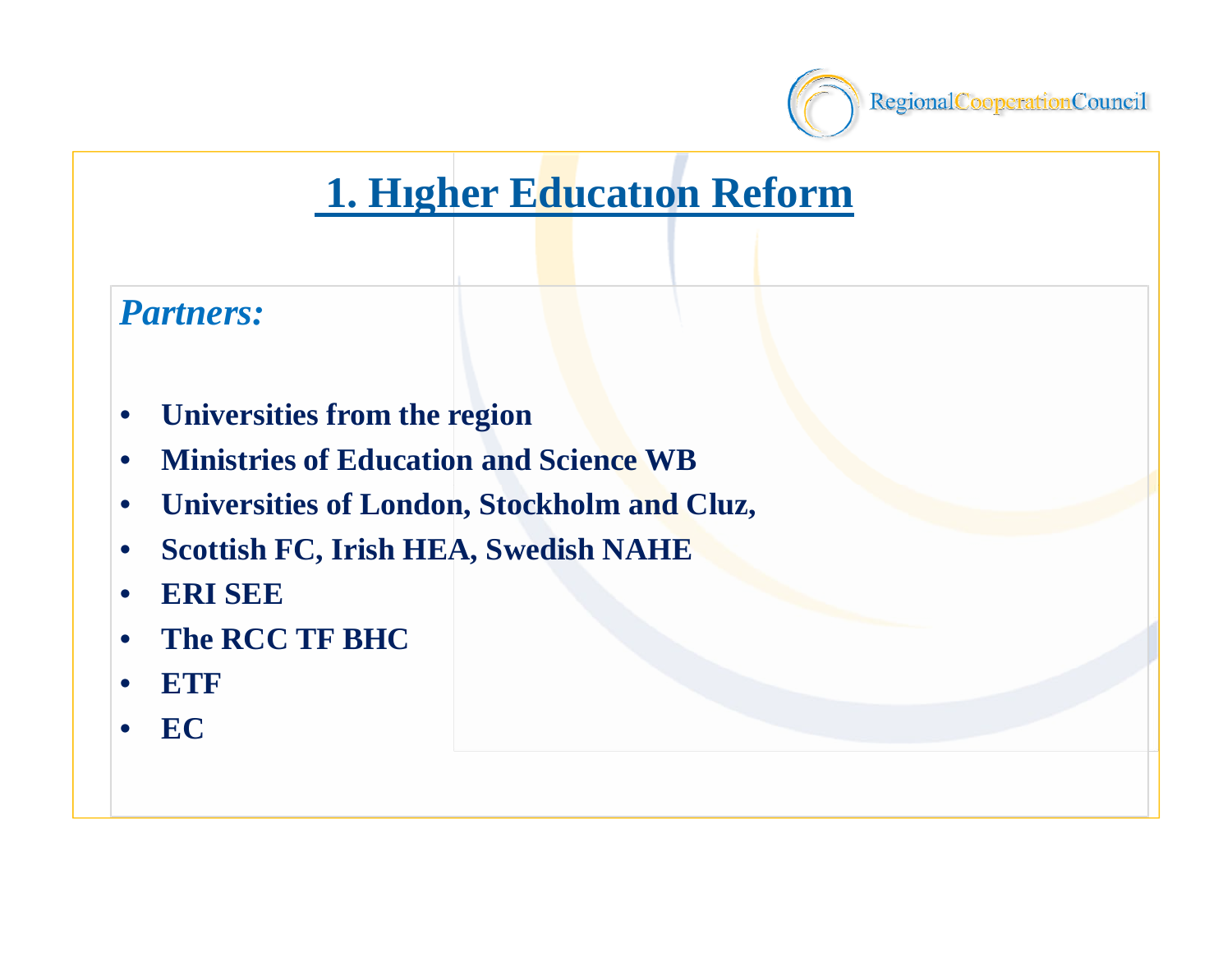

## **1. Hıgher Educatıon Reform**

*Tıme Frame:*

- $\mathcal{L}_{\mathcal{A}}$ **Continuing from 2005;**
- $\blacksquare$ **Constituting phase:**
- $\mathcal{L}_{\mathcal{A}}$  **2009-2010;Conference on Higher Education - "Building Capacity for Change in the Western Balkans", held in Sarajevo, on 30-31 October 2009, organised by the RCC Secretariat and the Universities of Novi Sad, Sarajevo and Zagreb.**
- $\mathcal{L}_{\mathcal{A}}$ **Operational period: January 2011- October 2015**
- $\mathcal{L}_{\mathcal{A}}$ **Completion: October 2015**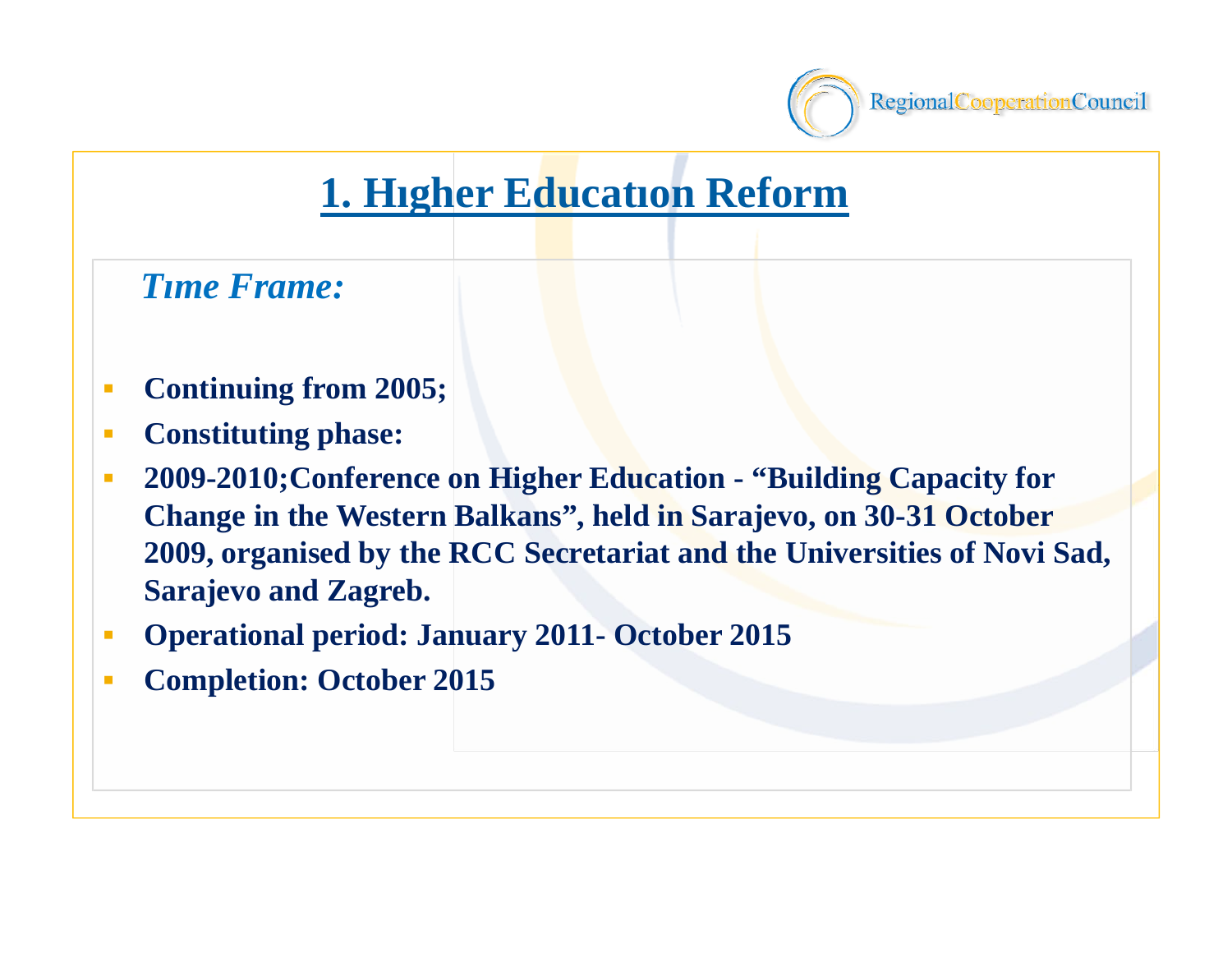

**2.** *Development of Regional Strategy for Research and Development for Innovation for the Western Balkans*

*Objectıves:*

- $\mathcal{L}_{\mathcal{A}}$  **Strengthening innovative capacity of the Western Balkans/ Revitalization of Institutes and R&D capacities**
- $\mathcal{L}_{\mathcal{A}}$  **Improving existing and creating new networks of researchers and scientists from the Western Balkans**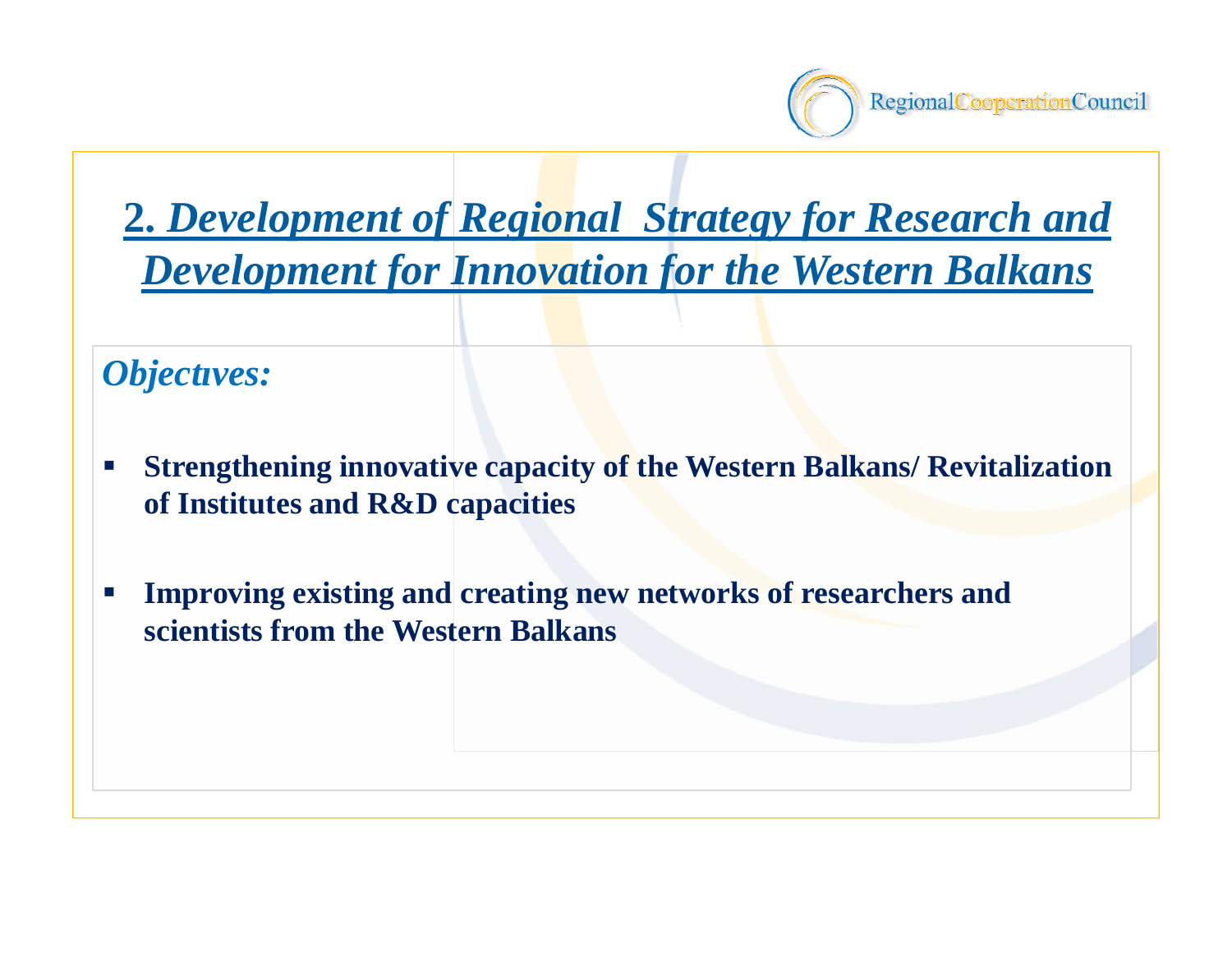

# **2.** *Development of Regional Strategy for Research and*

*Development for Innovation for the Western Balkans*

#### *Partners:*

- Ē. **Ministries of Education and Science WB**
- $\mathcal{L}_{\mathcal{A}}$ **Research Institutes from the region**
- П **EC**
- **World Bank**
- $\blacksquare$ **Steering Platform for Research for the WB**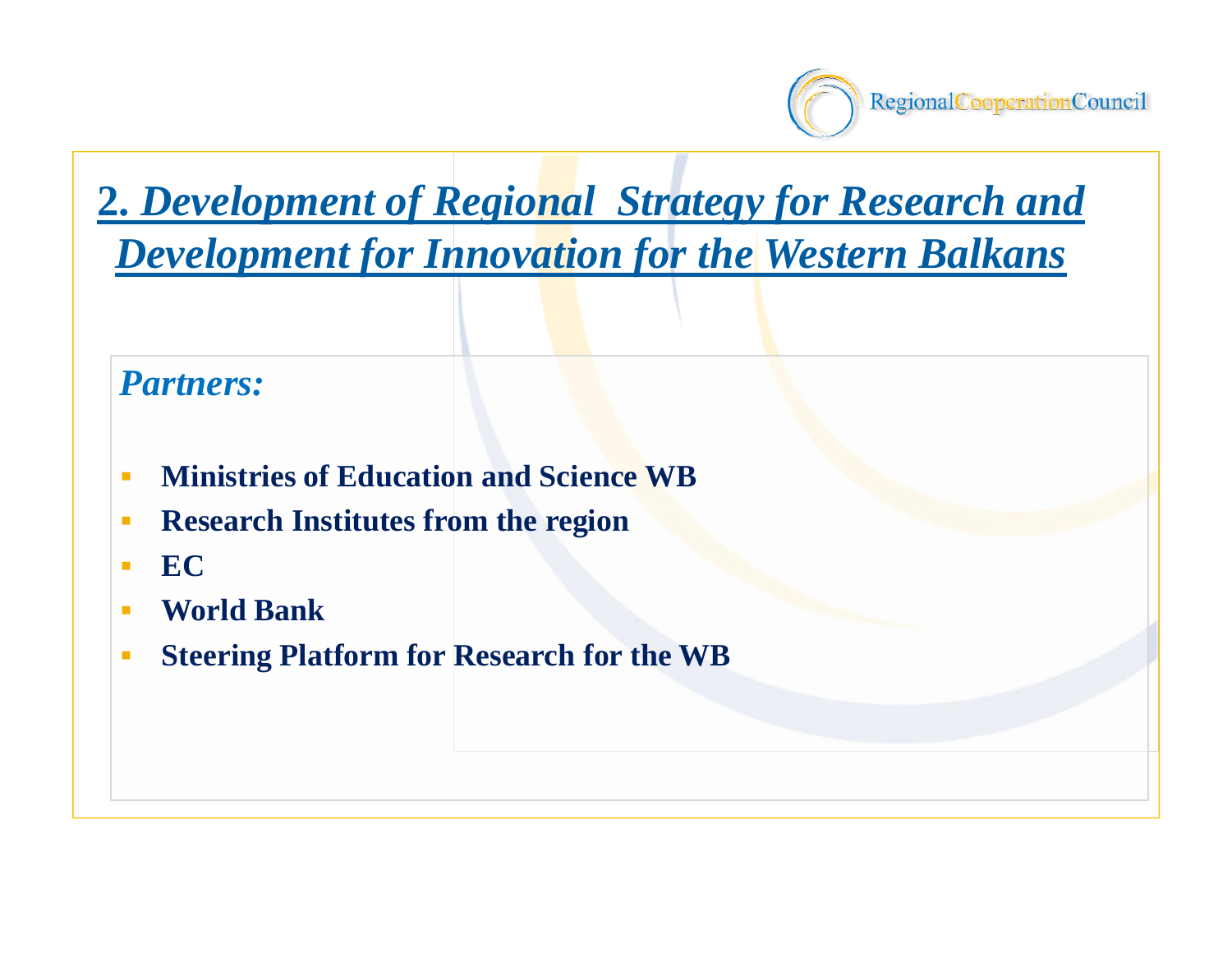

#### **2.** *Development of Regional Strategy for Research and Development for Innovation for the Western Balkans*

*Tıme Frame:*

- $\mathcal{L}_{\mathcal{A}}$ **Continuing from 2009**
- п **Constituting Phase: April 2009- November 2011;Ministerial conference organized by the RCC and the Czech Republic Presidency of the Council of the EU in April 2009 in Sarajevo;**
- $\mathcal{L}_{\mathcal{A}}$  **RCC hosted Follow-up Meeting to the Ministerial Conference on 7 September;**
- $\mathcal{C}^{\mathcal{A}}$ **Operational period: November 2011- November 2013**
- п **Completion: November 2013**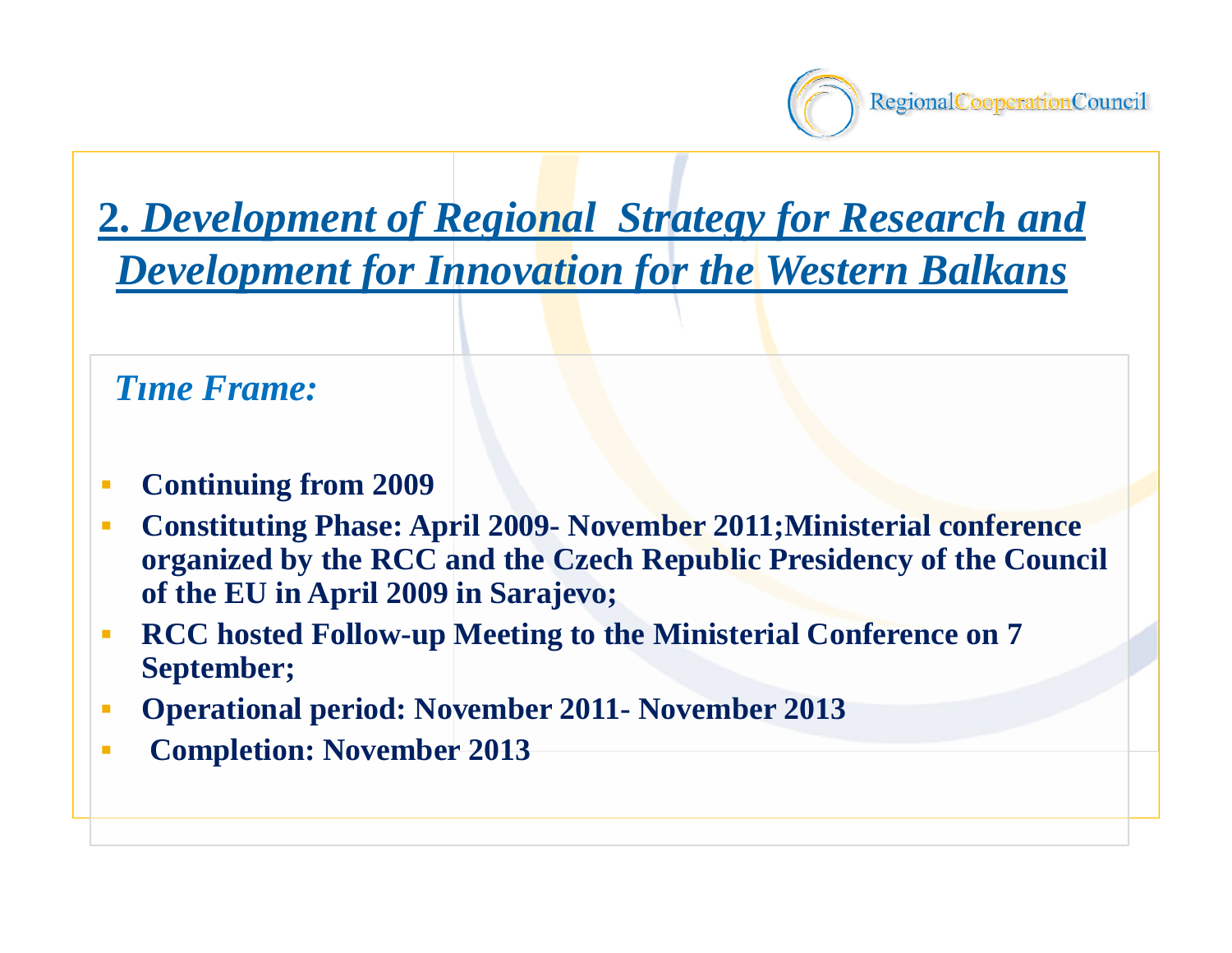

#### **3.** *Promotion of culture, cultural heritage and art*

#### *(Ljubljana Process II)*

*Objectıves:* 

- $\mathcal{C}$  **Cultural heritage rehabilitation and management through elaboration of projects in their cultural, economic and social context**
- $\mathcal{L}_{\mathcal{A}}$ **Taking over the coordination of the next phase of Ljubljana Process**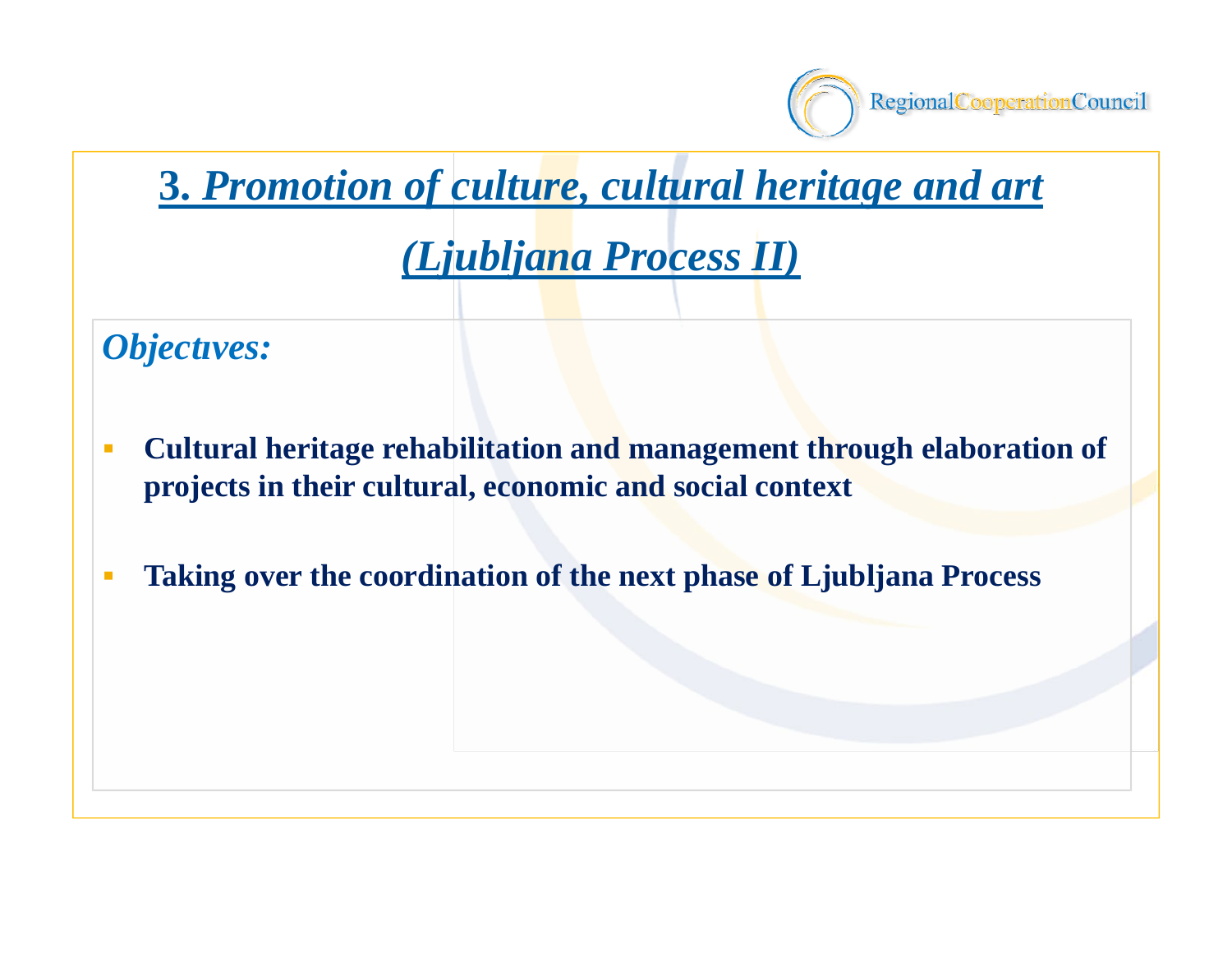

# **3.** *Promotion of culture, cultural heritage and art (Ljubljana Process II)*

#### *Partners:*

- $\mathcal{L}_{\mathcal{A}}$ **Ministries of Culture WB**
- п **RCC Task Force on Culture**
- п **EC**
- $\mathcal{L}$ **CoE**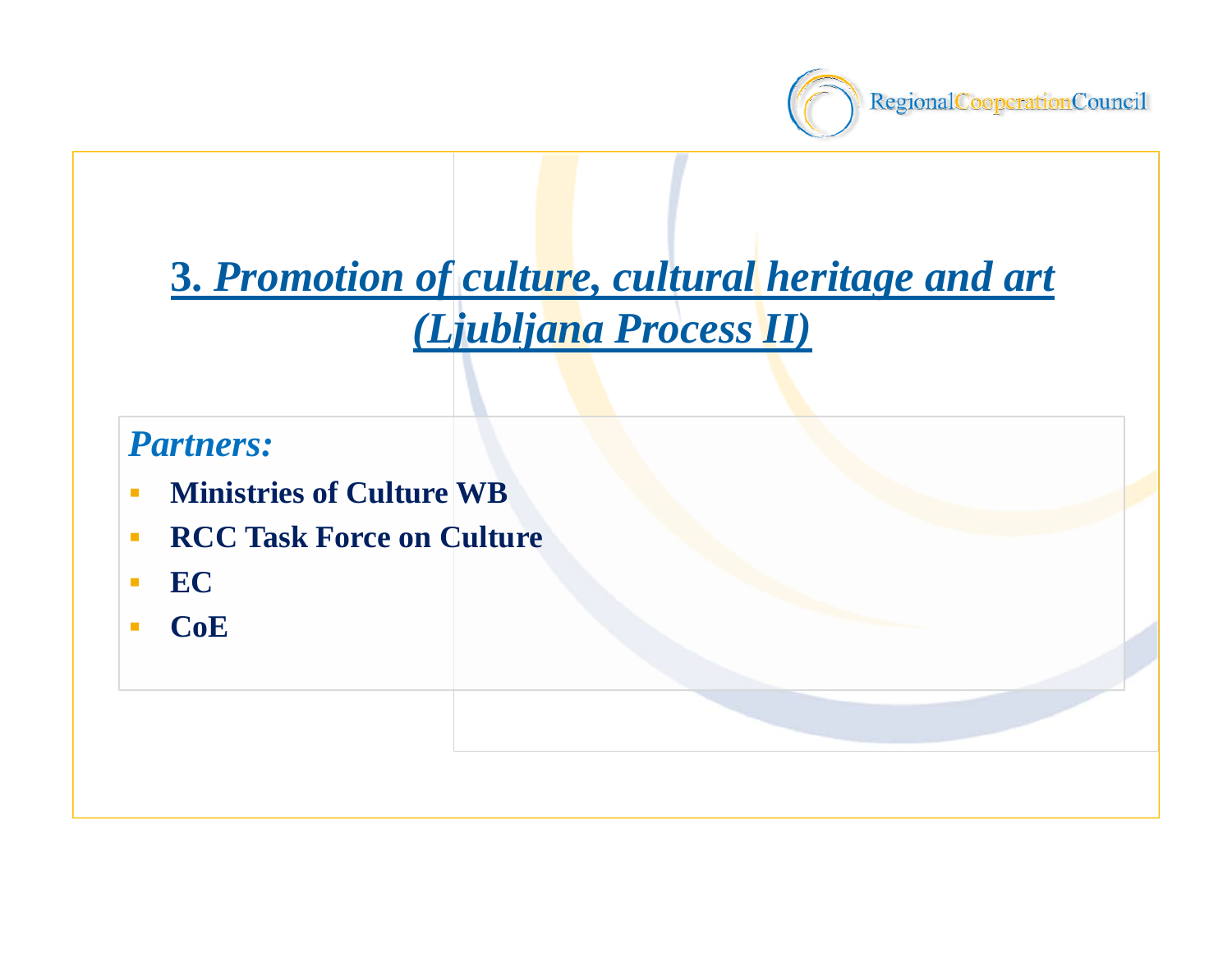

# **3.** *Promotion of culture, cultural heritage and art*

#### *(Ljubljana Process II)*

*Tıme Frame:* 

- $\blacksquare$ **Preparatory phase 2009-2010;**
- $\mathcal{L}_{\mathcal{A}}$  **Ljubljana Process Ministerial Conference, held in Ljubljana, 6-7 November under the auspices of the Slovenian Presidency of the Council of Europe's Committee of Ministers;**
- $\mathcal{L}_{\mathcal{A}}$ **Operational period: January 2011- December 2013;**
- $\mathcal{L}_{\mathcal{A}}$ **Completion: December 2013**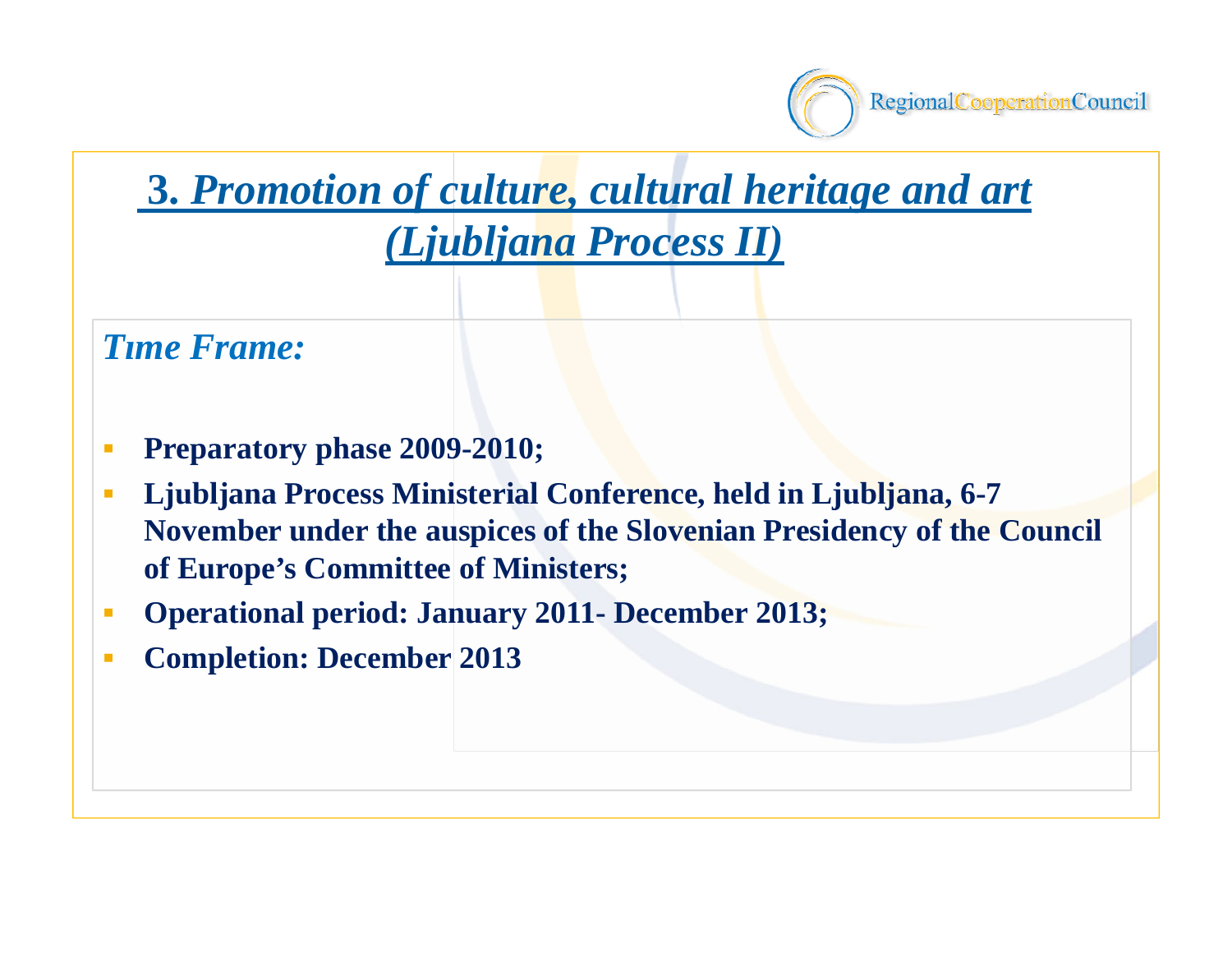

# **Why Foresight?**

- • **Valuable policy instrument complementing more classical steering approaches**
- $\bullet$ **Evidence based future analyses assisting policymakers**
- •**Added value to efficiency level and better utilization of funds**
- • **Partners:**
	- **- Joint Research Centers / IPTS**
	- **- Centre for e-Governance Development**